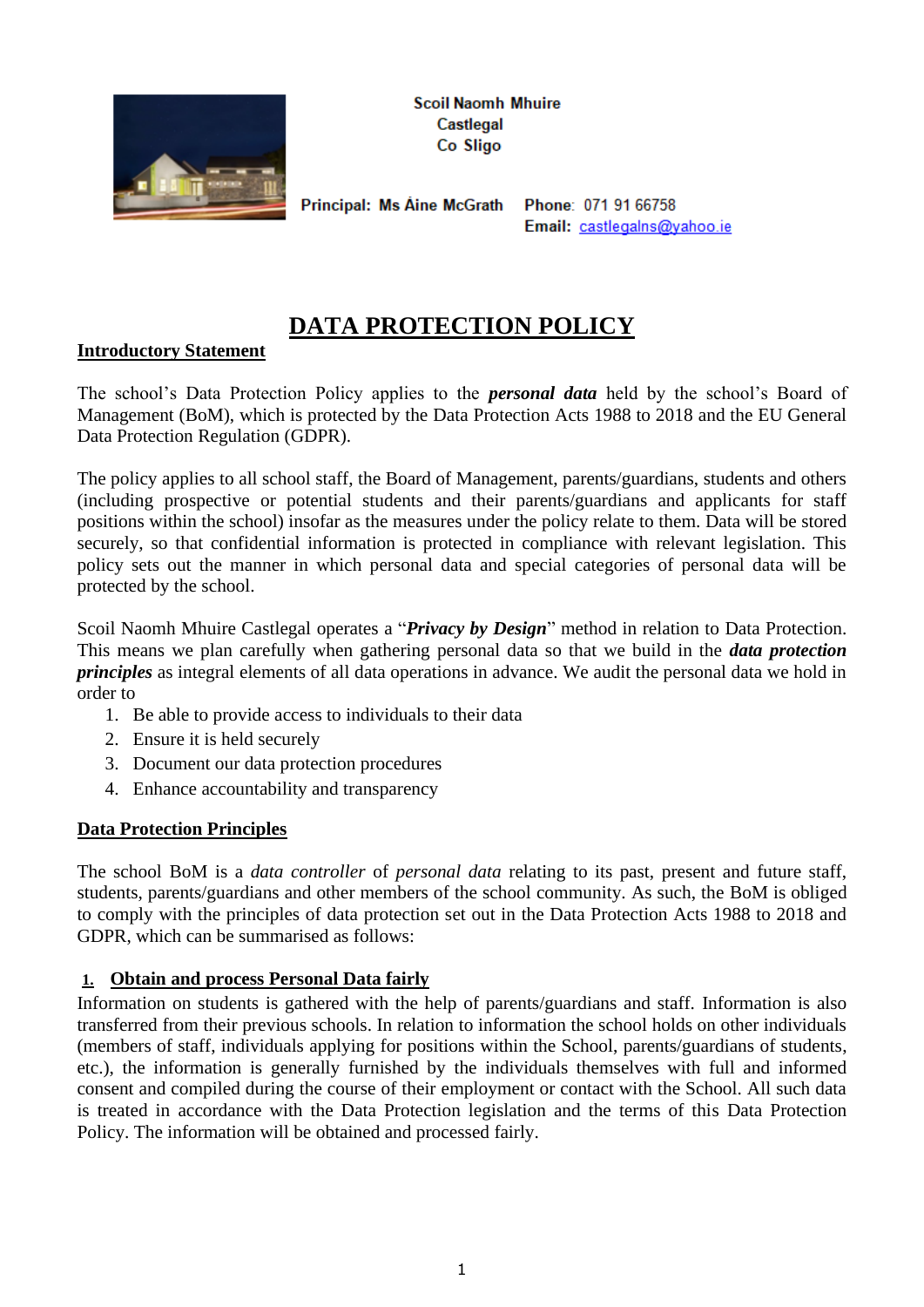# **2. Consent**

Where consent is the basis for provision of personal data, (e.g. data required to join sports team/ afterschool activity or any other optional school activity) the consent must be a freely-given, specific, informed and unambiguous indication of the data subject's wishes. Scoil Naomh Mhuire Castlegal will require a clear, affirmative action e.g. ticking of a box/signing a document to indicate consent. Consent can be withdrawn by data subjects in these situations.

## **3. Keep it only for one or more specified and explicit lawful purposes**

The BoM will inform individuals of the reasons they collect their data and the uses to which their data will be put. All information is kept with the best interest of the individual in mind at all times.

## **4. Process it only in ways compatible with the purposes for which it was given initially**

Data relating to individuals will only be processed in a manner consistent with the purposes for which it was gathered. Information will only be disclosed on a 'need to know' basis, and access to it will be strictly controlled.

## **5. Keep Personal Data safe and secure**

Only those with a genuine reason for doing so may gain access to the information. Personal Data is securely stored under lock and key in the case of manual records and protected with computer software and password protection in the case of electronically stored data. Portable devices storing personal data (such as laptops) are encrypted and password-protected.

## **6. Keep Personal Data accurate, complete and up-to-date**

Students, parents/guardians, and/or staff should inform the school of any change which the school should make to their personal data and/or sensitive personal data to ensure that the individual's data is accurate, complete and up-to-date. Once informed, the school will make all necessary changes to the relevant records. Records must not be altered or destroyed without proper authorisation. If alteration/correction is required, then a note of the fact of such authorisation and the alteration(s) to be made to any original record/documentation should be dated and signed by the person making that change.

## **7. Ensure that it is adequate, relevant and not excessive**

Only the necessary amount of information required to provide an adequate service will be gathered and stored.

## **8. Retain it no longer than is necessary for the specified purpose or purposes for which it was given**

As a general rule, the information will be kept for the duration of the individual's time in the school. Thereafter, the school will comply with DES guidelines on the storage of Personal Data relating to a student. In the case of members of staff, the school will comply with both DES guidelines and the requirements of the Revenue Commissioners with regard to the retention of records relating to employees. The school may also retain the data relating to an individual for a longer length of time for the purposes of complying with relevant provisions of law and or/defending a claim under employment legislation and/or contract and/or civil law. See **School Record Retention** table.

# **9. Provide a copy of their personal data to any individual on request**

Individuals have a right to know and have access to a copy of personal data held about them, by whom, and the purpose for which it is held.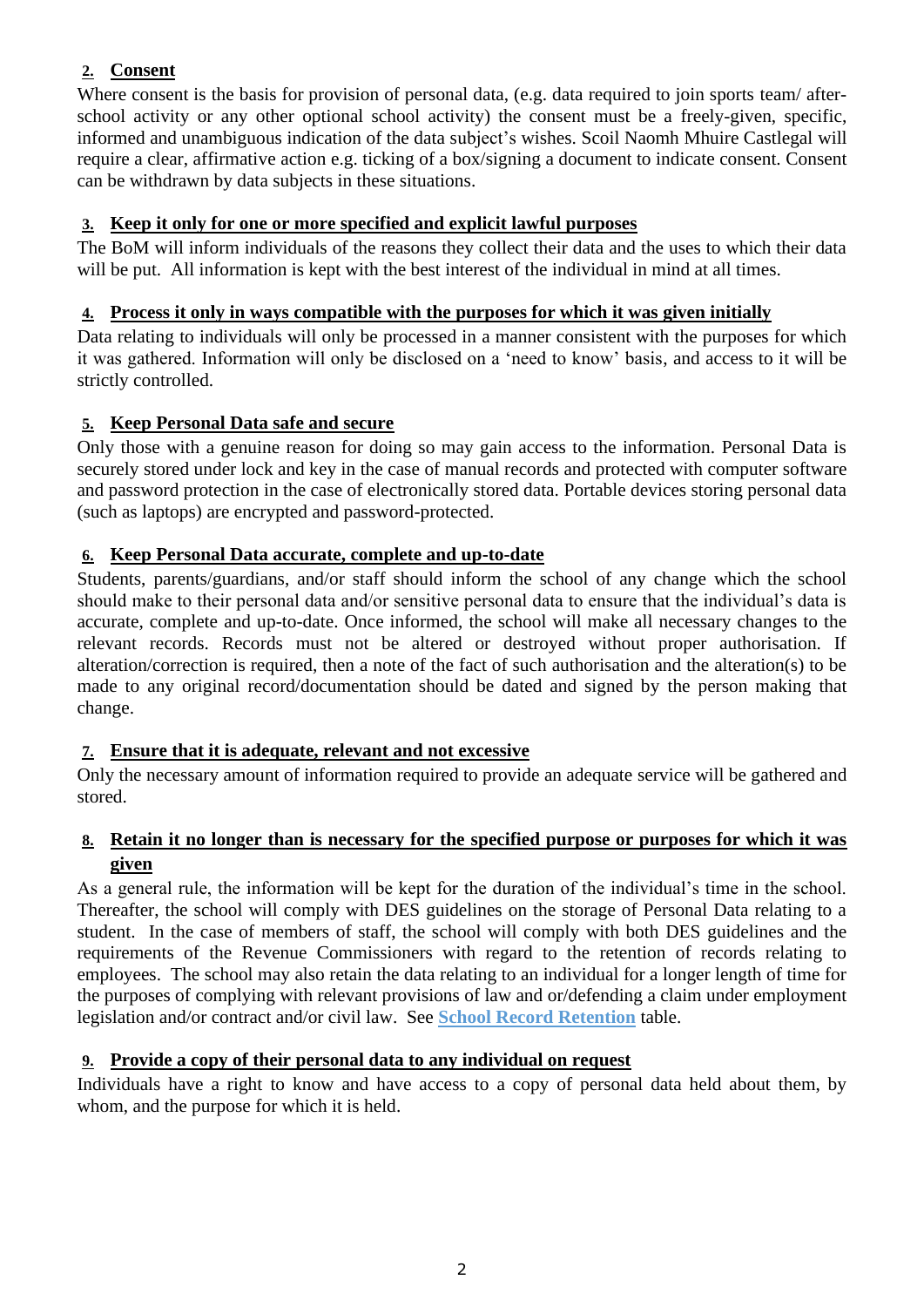## **Scope**

The Data Protection legislation applies to the keeping and processing of *Personal Data*. The purpose of this policy is to assist the school to meet its statutory obligations, to explain those obligations to School staff, and to inform staff, students and their parents/guardians how their data will be treated.

The policy applies to all school staff, the Board of Management, parents/guardians, students and others (including prospective or potential students and their parents/guardians, and applicants for staff positions within the school) insofar as the school handles or processes their *Personal Data* in the course of their dealings with the school.

## **Definition of Data Protection Terms**

In order to properly understand the school's obligations, there are some key terms, which should be understood by all relevant school staff:

*Personal Data* means any data relating to an identified or identifiable natural person i.e. a living individual who is or can be identified either from the data or from the data in conjunction with other information that is in, or is likely to come into, the possession of the Data Controller (BoM).

*Data Controller* is the Board of Management of the school.

*Data Subject -* is an individual who is the subject of personal data.

*Data Processing* - performing any operation or set of operations on data, including:

- Obtaining, recording or keeping the data,
- Collecting, organising, storing, altering or adapting the data
- Retrieving, consulting or using the data
- Disclosing the data by transmitting, disseminating or otherwise making it available
- Aligning, combining, blocking, erasing or destroying the data

*Data Processor* - a person who processes personal information on behalf of a data controller, but **does not include an employee of a data controller** who processes such data in the course of their employment, for example, this might mean an employee of an organisation to which the data controller out-sources work. The Data Protection legislation places responsibilities on such entities in relation to their processing of the data e.g. Aladdin, Bright Pay etc.

*Special categories of Personal Data* refers to *Personal Data* regarding a person's

- racial or ethnic origin
- political opinions or religious or philosophical beliefs
- physical or mental health
- sexual life and sexual orientation
- genetic and biometric data
- criminal convictions or the alleged commission of an offence
- trade union membership

*Personal Data Breach –* a breach of security leading to the accidental or unlawful destruction, loss, alteration, unauthorised disclosure of, or access to personal data transmitted, stored or otherwise processed. This means any compromise or loss of personal data, no matter how or where it occurs.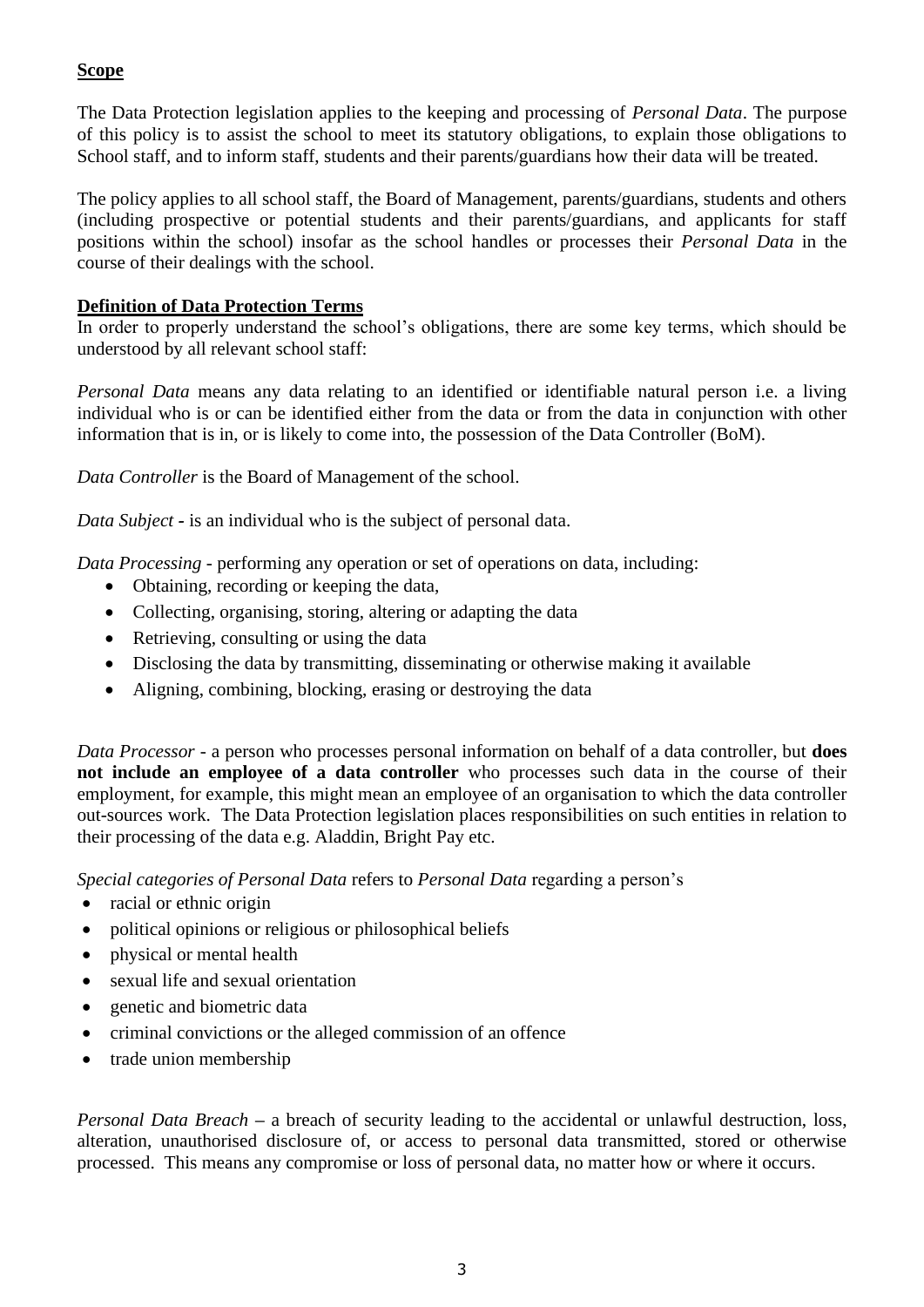## **Rationale**

In addition to its legal obligations under the broad remit of educational legislation, the school has a legal responsibility to comply with the Data Protection Acts 1988 to 2018 and GDPR.

This policy explains what sort of data is collected, why it is collected, for how long it will be stored and with whom it will be shared. The school takes its responsibilities under data protection law very seriously and wishes to put in place safe practices to safeguard individual's personal data. It is also recognised that recording factual information accurately and storing it safely facilitates an evaluation of the information, enabling the Principal and Board of Management to make decisions in respect of the efficient running of the School. The efficient handling of data is also essential to ensure that there is consistency and continuity where there are changes of personnel within the school and Board of Management.

## **Other Legal Obligations**

Implementation of this policy takes into account the school's other legal obligations and responsibilities. Some of these are directly relevant to data protection. *For example:*

Under *Section 9(g) of the [Education Act, 1998](http://acts2.oireachtas.ie/zza51y1998.1.html)*, the parents of a student, or a student who has reached the age of 18 years, must be given access to records kept by the school relating to the progress of the student in their education.

Under *Section 20 of the [Education \(Welfare\) Act, 2000](http://www.oireachtas.ie/documents/bills28/acts/2000/a2200.pdf)*, the school must maintain a register of all students attending the School.

Under Section 20(5) of the Education (Welfare) Act, 2000, a Principal is obliged to notify certain information relating to the child's attendance in school and other matters relating to the child's educational progress to the Principal of another school to which a student is transferring. Scoil Naomh Mhuire Castlegal sends, by post, a copy of a child's *Passport,* as provided by the National Council for Curriculum and Assessment, to the Principal of the Post-Primary School in which the pupil has been enrolled.

Where reports on pupils which have been completed by professionals, apart from Scoil Naomh Mhuire Castlegal staff, are included in current pupil files, such reports are only passed to the Post-Primary school following express written permission having been sought and received from the parents of the said pupils.

Under *Section 21 of the [Education \(Welfare\) Act, 2000](http://www.oireachtas.ie/documents/bills28/acts/2000/a2200.pdf)*, the school must record the attendance or nonattendance of students registered at the school on each school day.

Under *Section 28 of the [Education \(Welfare\) Act, 2000](http://www.oireachtas.ie/documents/bills28/acts/2000/a2200.pdf)*, the School may supply *Personal Data* kept by it to certain prescribed bodies (the Department of Education and Skills, Tusla, the National Council for Special Education and other schools). The BoM must be satisfied that it will be used for a 'relevant purpose' (which includes recording a person's educational or training history or monitoring their educational or training progress; or for carrying out research into examinations, participation in education and the general effectiveness of education or training).

Under *Section 14 of the Education for Persons with Special Educational Needs Act, 2004*, the school is required to furnish to the National Council for Special Education (and its employees, which would include Special Educational Needs Organisers) such information as the Council may from time to time reasonably request.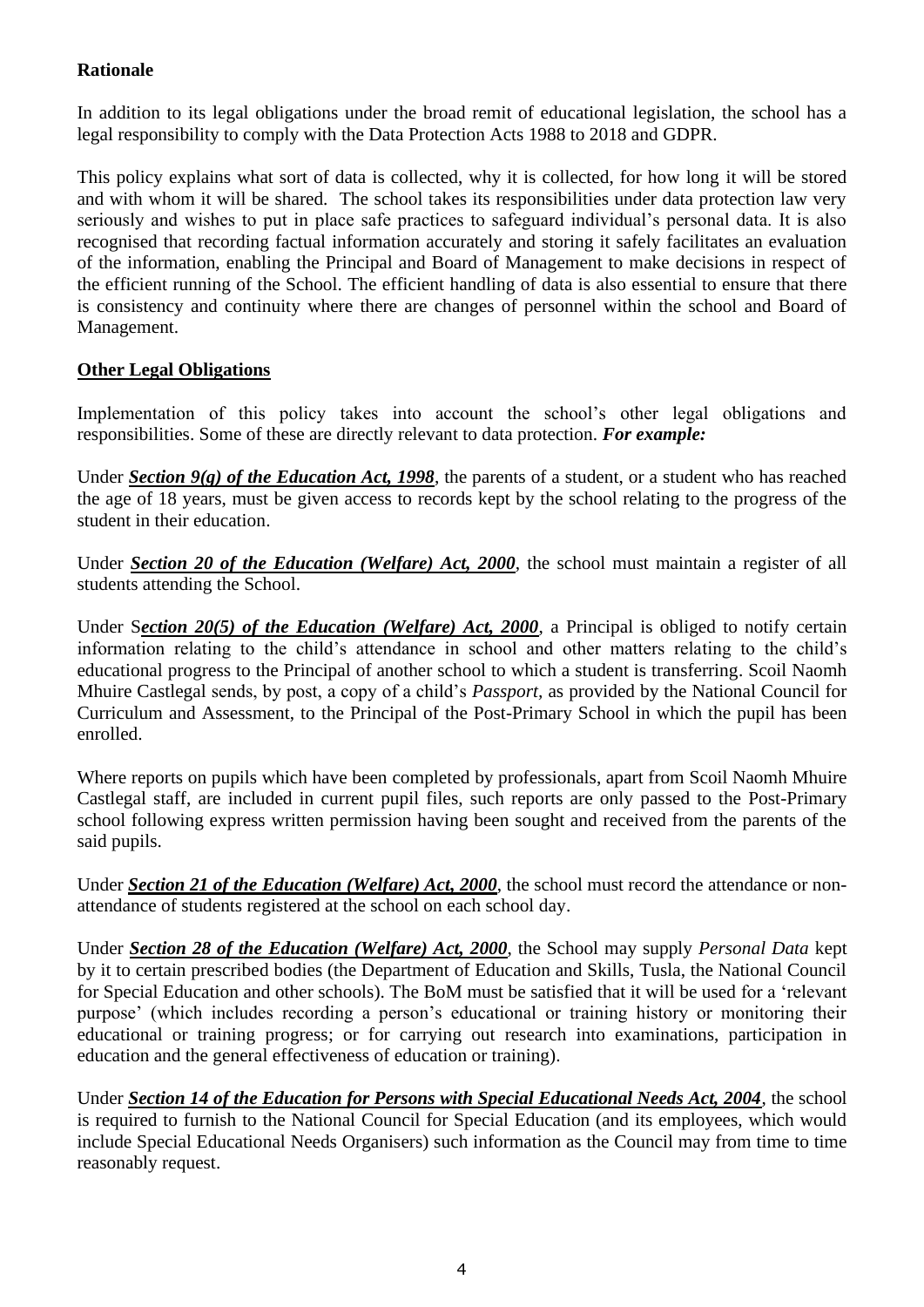The *Freedom of Information Act 2014* provides a qualified right to access to information held by public bodies which does not necessarily have to be "personal data", as with data protection legislation. While most schools are not currently subject to freedom of information legislation, (with the exception of schools under the direction of Education and Training Boards), if a school has furnished information to a body covered by the Freedom of Information Act (such as the Department of Education and Skills, etc.) these records could be disclosed by that body if a request is made to that body.

Under *Section 26(4) of the Health Act, 1947* a School shall cause all reasonable facilities (including facilities for obtaining names and addresses of pupils attending the school) to be given to a health authority who has served a notice on it of medical inspection, e.g. a dental inspection.

Under *Children First Act 2015, mandated persons in* schools have responsibilities to report child welfare concerns to TUSLA- Child and Family Agency (or in the event of an emergency and the unavailability of TUSLA, to An Garda Síochána).

## **Relationship to Characteristic Spirit of the School**

Scoil Naomh Mhuire Castlegal seeks to:

- enable students to develop their full potential
- provide a safe and secure environment for learning
- promote respect for the diversity of values, beliefs, traditions, languages and ways of life in society

We aim to achieve these goals while respecting the privacy and data protection rights of students, staff, parents/guardians and others who interact with us. The school wishes to achieve these aims/missions while fully respecting individuals' rights to privacy and rights under the Data Protection legislation.

## **Personal Data**

The *Personal Data* records held by the school **may** include:

## *1. Staff records:*

*a) Categories of staff data:*

As well as existing members of staff (and former members of staff), these records may also relate to applicants applying for positions within the school, trainee teachers and teachers under probation. These staff records may include:

- Name, address and contact details, PPS number.
- Name and contact details of next-of-kin in case of emergency.
- Original records of application and appointment to promotion posts
- Details of approved absences (career breaks, parental leave, study leave, etc.)
- Details of work record (qualifications, classes taught, subjects, etc.)
- Details of any accidents/injuries sustained on school property or in connection with the staff member carrying out their school duties
- Records of any reports the school (or its employees) have made in respect of the staff member to State departments and/or other agencies under Children First Act 2015

# b) *Purposes*:

Staff records are kept for the purposes of:

• the management and administration of school business (now and in the future)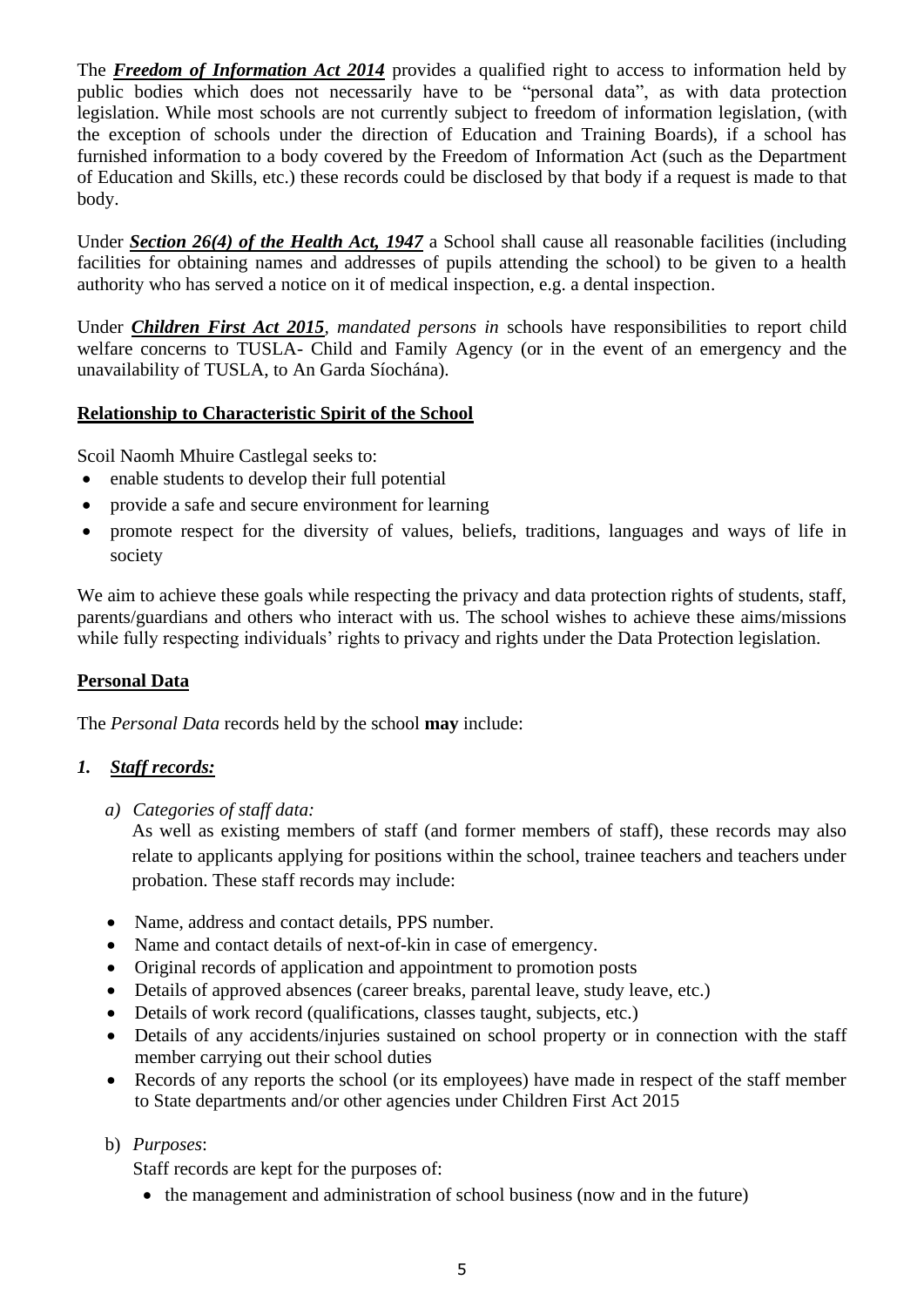- to facilitate the payment of staff, and calculate other benefits/entitlements (including reckonable service for the purpose of calculation of pension payments, entitlements and/or redundancy payments where relevant)
- to facilitate pension payments in the future
- human resources management
- recording promotions made (documentation relating to promotions applied for) and changes in responsibilities, etc.
- to enable the school to comply with its obligations as an employer, including the preservation of a safe, efficient working and teaching environment (including complying with its responsibilities under the Safety, Health and Welfare at Work Act 2005)
- to enable the school to comply with requirements set down by the Department of Education and Skills, the Revenue Commissioners, the National Council for Special Education, TUSLA, the HSE, and any other governmental, statutory and/or regulatory departments and/or agencies
- and for compliance with legislation relevant to the school.

## *c) Location and Security procedures of Scoil Naomh Mhuire Castlegal:*

- a. Manual records are kept in a secure, locked filing cabinet in a locked administration office only accessible to personnel who are authorised to use the data. Employees are required to maintain the confidentiality of any data to which they have access.
- b. Digital records are stored on password-protected computer with adequate encryption and firewall software in a locked office. The school has the burglar alarm activated during outof-school hours.

## *2. Student records:*

- *a) Categories of student data:*  These may include:
	- Information which may be sought and recorded at enrolment and may be collated and compiled during the course of the student's time in the school. These records may include:
		- o name, address and contact details, PPS number
		- o date and place of birth
		- o names and addresses of parents/guardians and their contact details (including any special arrangements with regard to guardianship, custody or access)
		- o religious belief
		- o racial or ethnic origin
		- o membership of the Traveller community, where relevant
		- o whether they (or their parents) are medical card holders
		- o whether English is the student's first language and/or whether the student requires English language support
		- o any relevant special conditions (e.g. special educational needs, health issues, etc.) which may apply
	- Information on previous academic record (including reports, references, assessments and other records from any previous school(s) attended by the student
	- Psychological, psychiatric and/or medical assessments
	- Attendance records
	- Photographs and recorded images of students (including at school events and noting achievements) are managed in line with the accompanying policy on school photography.
	- Academic record subjects studied, class assignments, examination results as recorded on official School reports
	- Records of significant achievements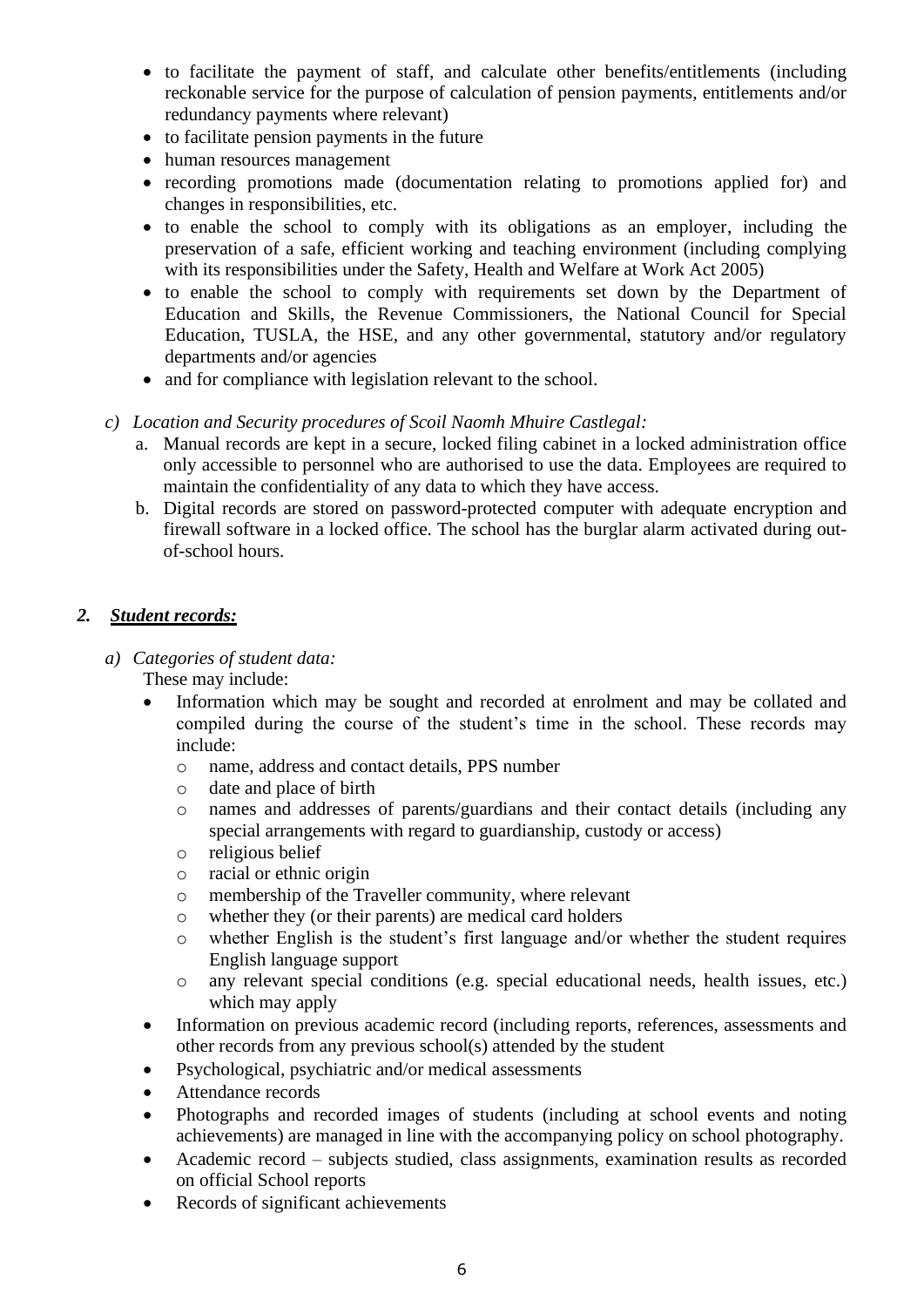- Whether the student is exempt from studying Irish
- Records of disciplinary issues/investigations and/or sanctions imposed
- Other records e.g. records of any serious injuries/accidents, etc. (Note: it is advisable to inform parents that a particular incident is being recorded).
- Records of any reports the school (or its employees) have made in respect of the student to State Departments and/or other agencies under Children First Act 2015.

## *b) Purposes: The purposes for keeping student records include:*

- to enable each student to develop to his/her full potential
- to comply with legislative or administrative requirements
- to ensure that eligible students can benefit from the relevant additional teaching or financial supports
- to support the provision of religious instruction
- to enable parents/guardians to be contacted in the case of emergency or in the case of school closure, or to inform parents of their child's educational progress or to inform parents of school events, etc.
- to meet the educational, social, physical and emotional requirements of the student
- photographs and recorded images of students are taken to celebrate school achievements, e.g. compile yearbooks, establish a school website, record school events, and to keep a record of the history of the school. Such records are taken and used in accordance with the '*School Photography Policy'* and '*School Website Privacy Statement'*.
- to ensure that the student meets the school's admission criteria
- to ensure that students meet the minimum age requirement for attendance at Primary School.
- to ensure that any student seeking an exemption from Irish meets the criteria in order to obtain such an exemption from the authorities
- to furnish documentation/information about the student to the Department of Education and Skills, the National Council for Special Education, TUSLA, and other schools, etc. in compliance with law and directions issued by government departments
- to furnish, when requested by the student (or their parents/guardians in the case of a student under 18 years) documentation/information/references to second-level educational institutions.

## *c) (Location and Security procedures as above):*

# *3. Board of Management records:*

- *a) Categories of Board of Management data:*
	- Name, address and contact details of each member of the Board of Management (including former members of the Board of Management)
	- Records in relation to appointments to the Board
	- Minutes of Board of Management meetings and correspondence to the Board which may include references to individuals.

## *b) Purposes:*

To enable the Board of Management to operate in accordance with the Education Act 1998 and other applicable legislation and to maintain a record of Board appointments and decisions.

*c) (Location and Security procedures as above):*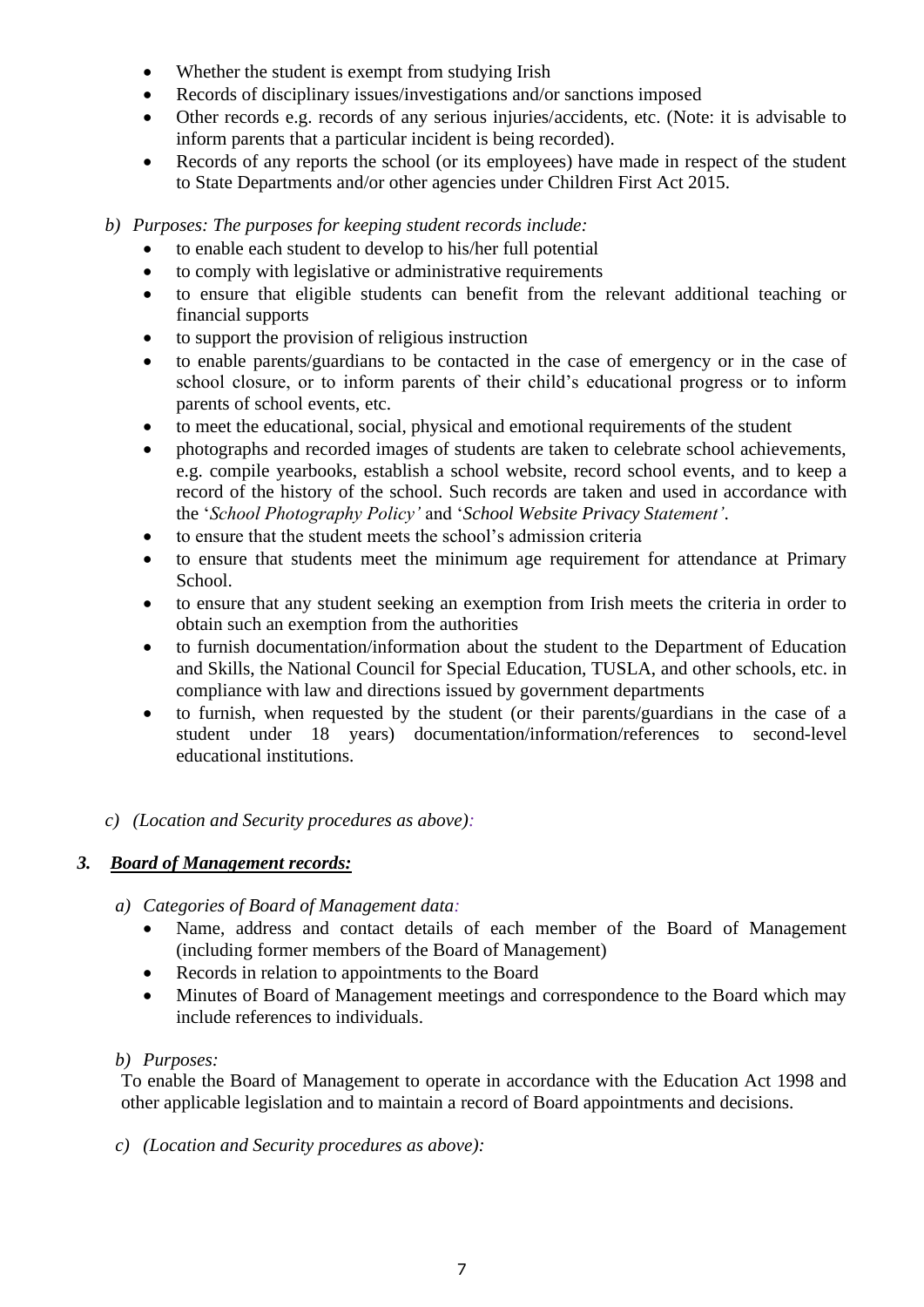#### *4. Other Records: Creditors*

*a) Categories of Board of Management data:*

The school may hold some or all of the following information about creditors (some of whom are self-employed individuals):

- name
- address
- contact details
- PPS number
- tax details
- bank details and
- amount paid
- *b) Purposes: The purposes for keeping creditor records are:*

This information is required for routine management and administration of the school's financial affairs, including the payment of invoices, the compiling of annual financial accounts and complying with audits and investigations by the Revenue Commissioners.

*c) (Location and Security procedures as above):* 

#### *5. Other Records: Charity Tax-back Forms*

*a) Categories of Board of Management data:*

The school may hold the following data in relation to donors who have made charitable donations to the school:

- name
- address
- telephone number
- PPS number
- tax rate
- signature and
- the gross amount of the donation.
- *b) Purposes: The purposes for keeping creditor records are:*

Schools are entitled to avail of the scheme of tax relief for donations of money they receive. To claim the relief, the donor must complete a certificate (CHY2) and forward it to the school to allow it to claim the grossed up amount of tax associated with the donation. The information requested on the appropriate certificate is the parents' name, address, PPS number, tax rate, telephone number, signature and the gross amount of the donation. This is retained by the School in the event of audit by the Revenue Commissioners.

*c) (Location and Security procedures as above):* 

## **Examination Results**

The school will hold data comprising examination results in respect of its students. These include class, mid-term, annual and continuous assessment results and the results of Standardised Tests.

## *Purposes:*

The main purpose for which these examination results are held is to monitor a student's progress and to provide a sound basis for advising them and their parents or guardian about educational attainment levels and recommendations for the future. The data may also be aggregated for statistical/reporting purposes, such as to compile results tables. The data may be transferred to the Department of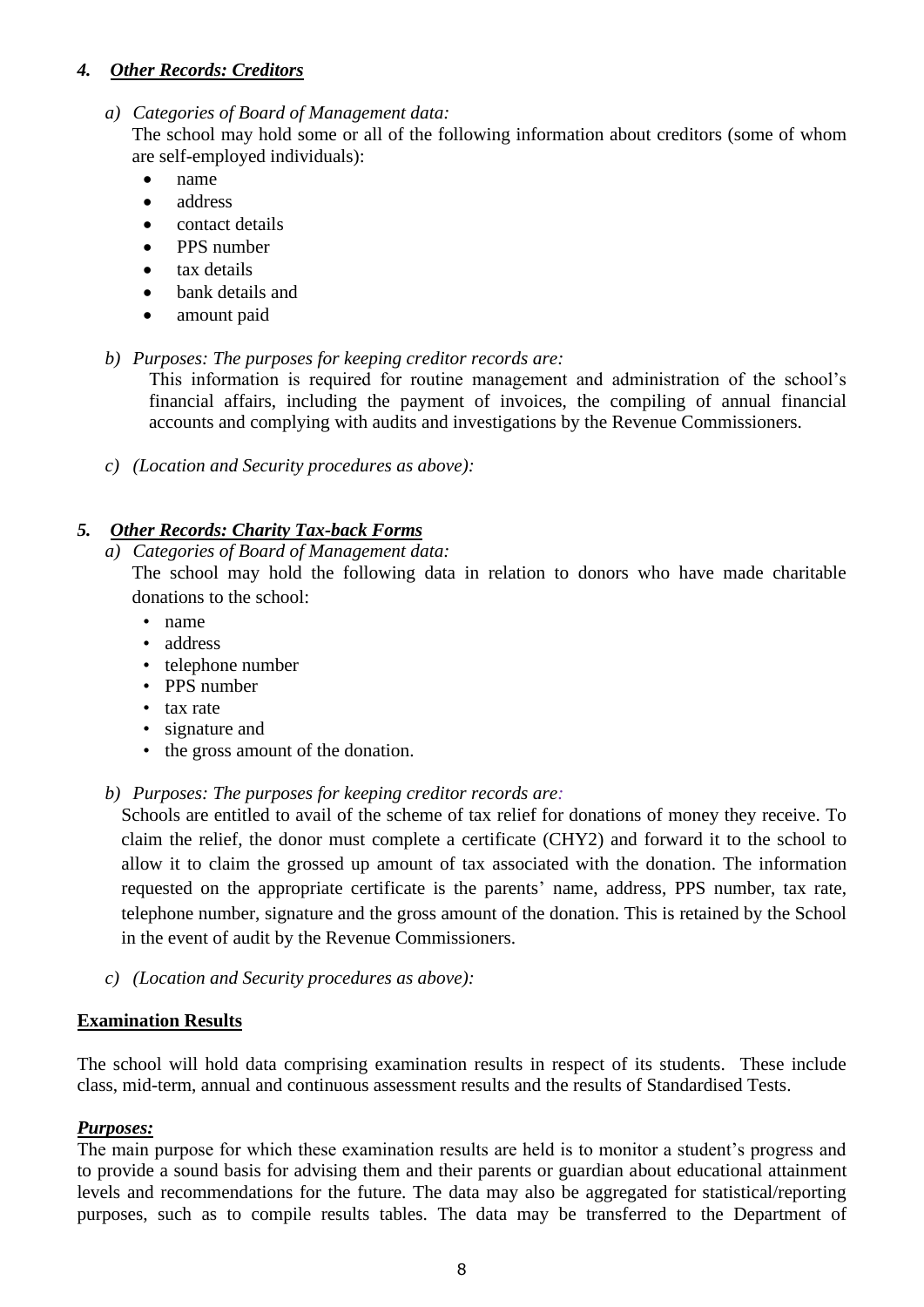Education and Skills, the National Council for Curriculum and Assessment and other schools to which pupils move.

## *Location and Security procedures*

As above

## **Links to Other Policies and to Curriculum Delivery**

Our school policies need to be consistent with one another, within the framework of the overall School Plan. Relevant school policies already in place or being developed or reviewed, shall be examined with reference to the *Data Protection Policy* and any implications which it has for them shall be addressed.

The following policies may be among those considered:

- Pupil Online Database (POD): Collection of the data for the purposes of complying with the Department of Education and Skills' pupil online database.
- Child Protection Procedures
- Anti-Bullying Procedures
- Code of Behaviour
- Enrolment Policy
- ICT Acceptable Usage Policy
- Assessment Policy
- Special Educational Needs Policy
- Critical Incident Policy
- Attendance Policy

## **Processing in Line with a Data Subjects' Rights**

Data in this school will be processed in line with the data subject's rights. Data subjects have a right to:

- Know what personal data the school is keeping on them
- Request access to *any data* held about them by a data controller
- Prevent the processing of their data for direct-marketing purposes
- Ask to have inaccurate data amended
- Ask to have data erased once it is no longer necessary or irrelevant.

## *Data Processors*

Where the school outsources to a data processor off-site, it is required by law to have a written contract in place (*Written Third party service agreement*). Scoil Naomh Mhuire Castlegal third party agreement specifies the conditions under which the data may be processed, the security conditions attaching to the processing of the data and that the data must be deleted or returned upon completion or termination of the contract.

## *Personal Data Breaches*

All incidents in which personal data has been put at risk must be reported to the Office of the Data Protection Commissioner within 72 hours.

When the personal data breach is likely to result in a high risk to the rights and freedoms of natural persons, the BoM must communicate the personal data breach to the data subject without undue delay If a data processor becomes aware of a personal data breach, it must bring this to the attention of the data controller (BoM) without undue delay.